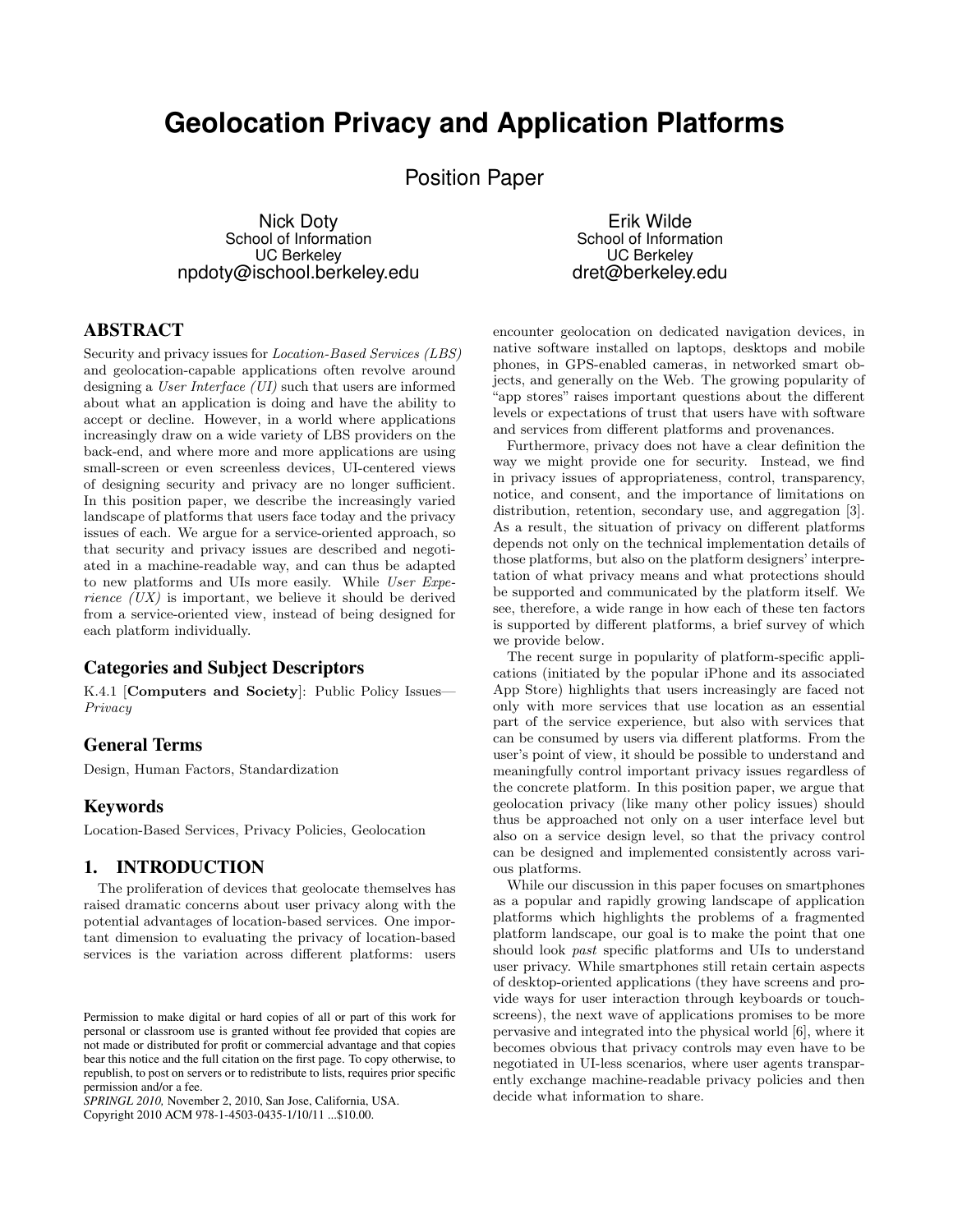# 2. APPLICATION PLATFORMS

For the purposes of this paper, we mostly look at platforms for mobile (i.e., smartphone) applications. While this looks only at a part of the spectrum of possible user-facing platforms, it is diverse enough to highlight the different capabilities and affordances of specific application platforms. Each of these platforms has different capabilities for exposing and controlling access to location information on the device, and most platforms also have specific UI design patterns and best practices which make it hard to define privacy controls on the UI level which would meaningfully work across different platforms.

The following list is not complete, but represents a majority of platforms which are currently deployed for mobile applications. While these platforms are experienced as runtime environments on specific devices, it is important to distinguish between the platform specification and the platform implementation (Section 2.1).

- *iOS*: Previously known as *iPhone OS*, this platform started the recent popularity of native mobile application platforms. With version 4 (released mid-2010), the platform has moved geolocation controls into the UI chrome, and other features of the platform (such as the ability of applications to run in the background based on location information) have been location-based as well. Currently, iOS is the most popular platform for native smartphone applications.
- *Android:* Google's platform has seen a recent surge in popularity and has a more open model of platform availability: the platform's code is open source, and has been adopted by a variety of mobile phone vendors. In contrast to iOS, many manufacturers have chosen to augment the base platform with their own applications and UI. Android also has fewer design guidelines for UI design and development, which results in a less unified user experience.
- BlackBerry: While BlackBerrys are widely deployed, the implementation platform so far has not been overly popular; most BlackBerry users rely on built-in applications. BlackBerry will start supporting modern HTML5 technologies late in 2010; current versions of the included Web browser are very rudimentary in their support for modern Web standards.
- Windows Phone 7: Microsoft's platform is not yet released, but will likely have some success in the mobile device market. Once the platform and first devices are available in late 2010, it will be easier to predict the possible success of the platform, and thus its possible influence on the platform landscape.
- $MeeGo$ : This Linux-based platform is a merger of Nokia's Maemo and Intel's Moblin and is expected to gradually replace Nokia's Symbian platform. The announcement and release of MeeGo happened early in 2010, and so far it is unclear whether this platform will gain significant market share.
- WebOS: Palm's platform is interesting in that it uses JavaScript as the native platform language. However, its set of APIs and features as well as the UI are proprietary, so while in principle this platform could adopt

Web-level APIs more easily than others (because of the underlying JavaScript language), in practice it will likely remain a proprietary platform. Because of the limited success of WebOS devices thus far, it is not currently clear whether this platform will gain significant market share.

- Symbian: This older platform is still the main platform for Nokia products and is the most deployed mobile platform worldwide. However, few Symbian users use it as a platform for installing applications, it is mostly used as a fixed platform with a limited set of built-in applications.
- Java 2 Micro Edition (J2ME): J2ME was the first mobile runtime platform that was available across a substantial variety of devices. It was plagued with implementation differences and difficult deployment procedures for applications, but still is available on the less-capable phones below the smartphone level, often referred to as feature phones. Recently, JavaFX has been proposed as a possible successor of J2ME, but so far there seems to be little uptake of this platform on mobile devices.
- HTML: Web technologies have had great success as a platform for desktop computers, but their uptake in mobile settings has been overshadowed by the recent success of native applications. However, the loose set of technologies collectively referred to as HTML5 have a lot of potential to repeat the success of Web technologies in the mobile sector: the browser-based Geolocation API [\[7\]](#page-4-0), for example, has been the first Web-based location-oriented technology that is close to becoming a stable standard and mobile platforms already show good support for this API in their built-in browsers.

This list of platforms summarizes the most popular platforms available today, but it is incomplete. For the purpose of this paper, our goal is not to present a complete list of platforms, but to highlight the fact that the market for mobile application platforms is highly fragmented and will likely remain so for the foreseeable future. Apart from this variety of available platforms, it is informative to look at the difference between platform specifications and platform implementations (Section 2.1), as well as the different models for how applications on these platforms are deployed and installed (Section [2.2\)](#page-2-0).

#### 2.1 Platform Specifications and Versions

In principle, the above list does not consist of actual platforms (i.e., products implementing the actual platform), but specifications of runtime environments. In some cases, there is only one implementation of such a platform (e.g., there is only one iOS and this is controlled and developed by Apple, and competing implementations will not exist), whereas in other cases there may be multiple products implementing the same platform specification (e.g., HTML is implemented by a number of browsers) and ideally these products are all capable of running applications built for that platform.

For open platforms (i.e., platform specifications which allow multiple implementations), new platform implementations may add new functionalities, APIs, or UIs, and thus assumptions about a certain set of APIs or UIs may not be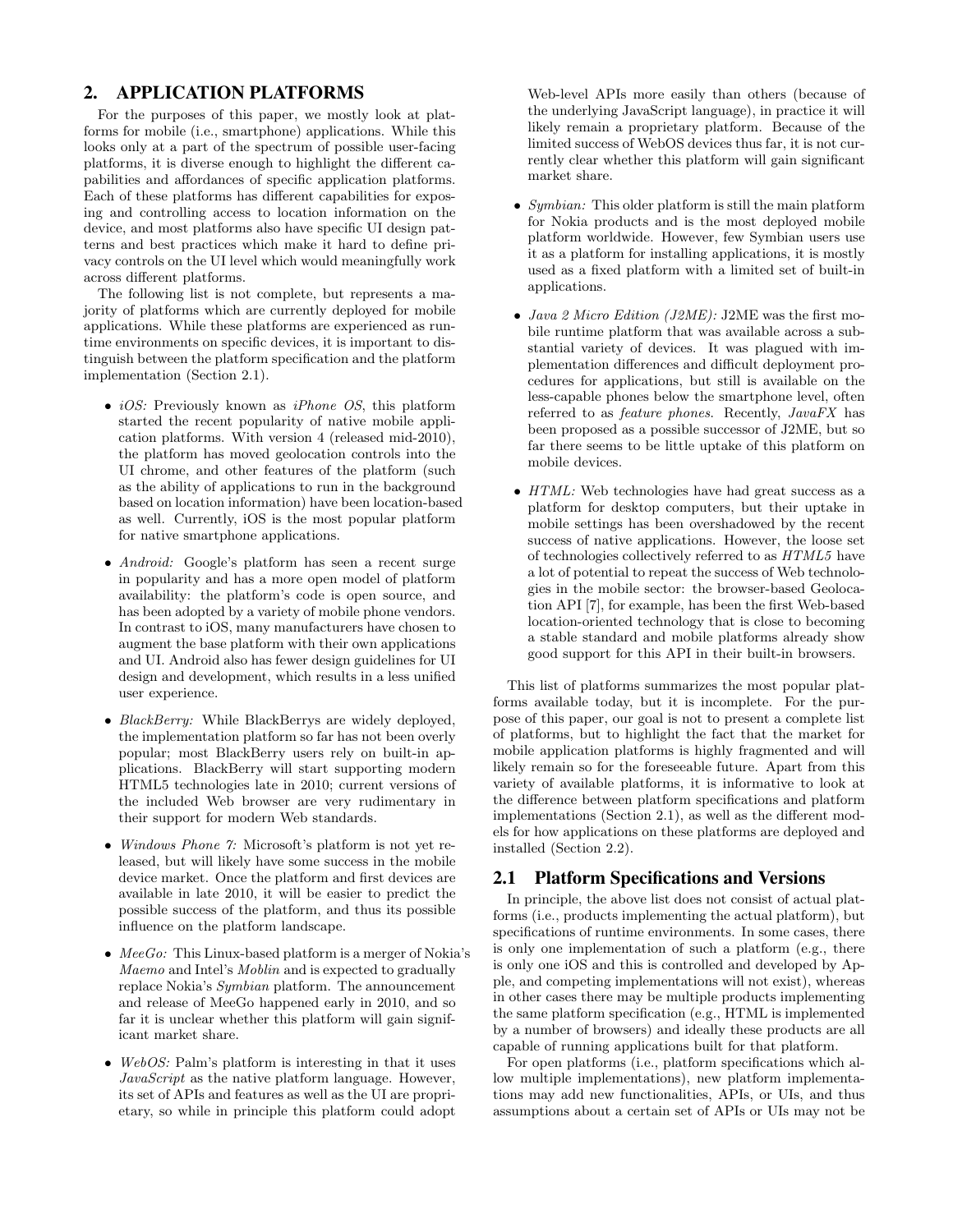<span id="page-2-0"></span>consistent across different implementations of a single platform specification. As one example, Android has seen some uptake for resource-constrained devices, because it is available open source and can conveniently serve as a platform for deployment on those devices. However, those devices may have different constraints on device capabilities and UI framework, in which case a purely UI-oriented strategy for providing access to privacy information and other important policies might not be appropriate. The Nook e-book reader, for example, runs the Android operating system, but because of its dedicated uses and interface technologies has different affordances from smartphones, Android's original target devices.

Also, as platforms develop, details about APIs or UIs change between versions. For example, while the iOS platform implemented a set of user controls around geolocation access for applications in prior versions, this changed with the recently released version 4 which added a more visible sign (in the form of a small compass arrow in the status bar of the screen) of an application's access to geolocation information. While platform versioning has most often been discussed in the context of HTML, it will likely become an issue for other mobile platforms as well, as devices with older versions of the platform remain deployed and are not consistently updated to newer versions throughout the lifetime of the device. Version updates may not even be a viable choice for older devices, which may not have the resources to run a newer and often more heavyweight version of a platform.

#### 2.2 Application Deployment and Installation

One of the major differences between platforms is how applications are deployed and installed. While the Web's deployment model centers around runtime installation (the code of a Web application is downloaded when it is used), all other platforms have more static models, where applications have to be installed ahead of time and then are permanently available on a device.

While the Web's current runtime-only model is unique among the platforms we've considered and entails different ways in which code installation and execution is handled, a variety of new functionalities often loosely referred to as "HTML5" now make it possible to implement and deploy offline Web applications [\[10\]](#page-4-0), such that the Web is itself an offline-capable platform.<sup>1</sup> Once HTML5 becomes a stable platform, the Web's unique ability to combine online and offline applications will require new ways of handling a wide variety of user control issues, including controlling access to device capabilities (popular examples are GPS and camera) and exposing policies around the data online services receive.

One argument in favor of the offline deployment model is that users can have a certain level of trust in installed applications, either because they are delivered through a centralized marketplace (Section [5\)](#page-3-0), or because the installation package is bundled and cryptographically signed and thus is more trustworthy than the more fluid model of resource access on the Web. While the Web does have a security model on the level of Web resources (through secure connections, server-side certificates, and access policies enforced by browsers), it is more difficult to enforce on the application level where a single application may include an intricate set of interconnected resources. However, even though the deployment and installation process of non-Web platforms is typically static, the ability of applications to connect to the Web and online services may create additional security and privacy exposures which are outside the scope of the application installation process.<sup>2</sup>

#### 3. GEOLOCATION PRIVACY ON THE WEB

The W3C Geolocation API is an increasingly popular standards-based alternative to multiple fledgling proprietary alternatives for JavaScript access to device geolocation information. Currently a "last call working draft", the API has already been implemented in release versions of Mozilla Firefox, Google Chrome and Apple Safari and Mobile Safari, and in experimental versions of Opera and Microsoft Internet Explorer. Although the standard has not been finalized, more than a third of Web users are using supporting browsers<sup>3</sup> and our ongoing research finds that at least hundreds of thousands of Web pages use the API. Recent versions of iOS and Android browsers also support the API, suggesting that the W3C Geolocation API is also widely used on the mobile Web.

The W3C Geolocation Working Group chose not to include privacy fields or hooks in the API itself after considerable (and ongoing) debate. Instead, the specification includes normative language describing how sites should provide clear and conspicuous disclosures to their users and requires browsers to get explicit yes-or-no permission from users before sharing their latitude and longitude coordinates. Research on the privacy practices of Web sites that use the draft API show significant variation in what users encounter but find that virtually none are informed of all the relevant information before being prompted for their location [\[3\]](#page-4-0), raising concerns about use, distribution and retention and the absence of truly informed consent. From a services-focused approach, privacy is not just an issue of trust between a user and a single Web site, but a question of understanding of how personal informational will be used, re-used, shared or published by the Web site, its partners or other services "down the line".

Research on the privacy practices of browsers that implement the draft W3C Geolocation API show the variation users encounter in how Web browsers prompt for user consent, remember permissions or allow revocation, raising concerns about user control [\[1\]](#page-4-0). Furthermore, the small number of underlying location providers (provided by Google, Skyhook Wireless and Apple) that browsers use when the device doesn't have access to GPS location raises the risk of aggregation. Giving your location to several different sites over the course of a day also gives your location every time to the same location provider: a distinction not readily apparent to the uneducated user.

The arguments around the W3C Geolocation API have often focused on the question of trust or the lack thereof on the Web. Can we allow site-specified promises about

<sup>1</sup>Another approach of using the Web as an offline-capable application platform is  $ChromeOS$ , a Linux-based mobile OS that only supports browser-based applications.

<sup>2</sup>As one example, Apple tries to limit this risk by disallowing iOS applications from dynamically loading and executing code, but this does not prevent applications from connecting to Web services and creating security or privacy loopholes this way.

<sup>3</sup>Aggregate of Firefox 3.6, 3.5, Chrome 5 and Safari 5 market share percentage is 38.1% as of June 2010 according to StatCounter.com.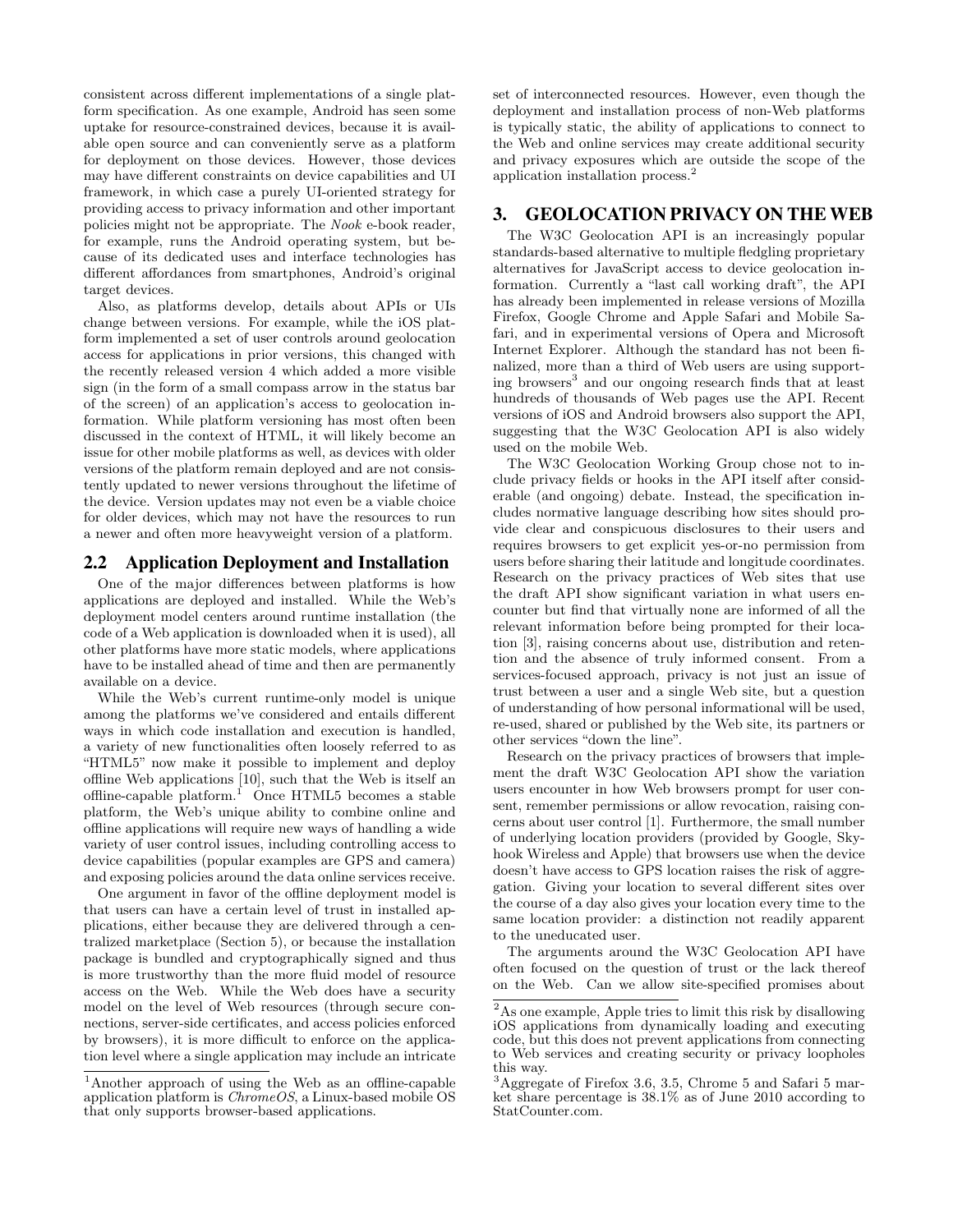<span id="page-3-0"></span>privacy practices to be put forth by the Web browser? Can we trust Web sites to make their policies clear to users before beginning to track their locations?

Debate continues within the W3C community over how best to handle privacy for Geolocation and other "advanced Web APIs", including an effort from the Device APIs and Policy (DAP) Working  $Group^4$  to unify and consolidate different experiences across different APIs. There are various proposals to better support geolocation privacy either by enabling users to express their own privacy preferences in a machine-readable way [\[2\]](#page-4-0) and embed privacy controls in resources as they're shared between services [\[4\]](#page-4-0) or by allowing web sites to unambiguously represent their privacy policies in simultaneously machine-readable and human-recognizable formats [\[8\]](#page-4-0).

# 4. GEOLOCATION PRIVACY ON THE DESK-TOP

Recent work from both Microsoft and Apple has led to standardized OS-level frameworks for a large install base<sup>5</sup> of Windows and Mac OS users with an abstracted geolocation API accessible to installed native software. As laptops and netbooks become increasingly common and increasingly mobile, traditional "desktop" operating systems can be an important platform for location-based services.

Windows 7 and Mac OS X Snow Leopard take substantially different approaches to privacy protections around geolocation. The Windows 7 Location Platform is off by default, but once turned on is available to all applications running on the machine as a particular user (out of concern that "data exposed to one process may not be secure from access by another process<sup>"6</sup>). When an application does access the current location, the user is notified in the task bar and records of which application accessed the user's location when are kept in the system event log for later inspection.

In contrast, applications that request the device location in Mac OS X 10.6 prompt the user for per-application yes-orno permissions (similar to the current situation on the Web). However, the operating system provides no notification when an application is accessing the computer's location and no logs are kept for later inspection.

Installed applications on the desktop certainly have a different level of trust than a completely uncontrolled Web site and may be more likely to have an existing trust relationship with the user (the OS, for example, may warn users when they run a new application from an untrusted source). Nevertheless, it remains an open question whether users understand how these desktop applications use, store or re-distribute their location information. Since for many use cases the advantage of location access for a "desktop" application relies on accessing online services, supporting geolocation privacy on the desktop depends on the privacy practices of those external services.

## 5. APPLICATION STORES

Of growing popularity are application stores, or "app stores", which provide centralized locations for discovering, purchasing, installing and reviewing software for various platforms. Popularized by Apple's iTunes App Store for finding applications for iOS devices, app stores have sprung up for Palm, Android, Nokia, Windows Mobile and other devices.<sup>7</sup>

Application stores, because of their centralized nature, provide two interesting side effects for expressions of privacy on a particular platform. First, stores can define standards for metadata (potentially including privacy policies), require that such metadata be present and provide a consistent way of presenting such metadata to users.

Second, unlike the decentralized Web or the traditional model of installing software from any location, application stores provide a framework within which certain rules can be defined and enforced. Store owners can evaluate and approve software, making a promise to users that the software meets certain standards; as a result, users may be more comfortable trusting any particular application available through the store.

Below, we look at two examples of mobile device app stores and also a potential future example combining app stores with the Web.

#### 5.1 The iTunes App Store

What level of trust users have in software from Apple's very popular App Store remains an open question. Apple is famous (infamous, in some circles) for their vetting and inspection of "apps" before release to the public. Still, the platform does not assume complete trust: when an iOS application requests the device's location, a modal yes-or-no dialog is first presented to the user.

Although Apple's included Camera app on the iPhone includes usage text as part of its location prompt ("Photos will be tagged with the location where they were taken."), this functionality is neither required nor even available to external iOS developers. Still, Apple puts normative legal requirements on how developers can use location with the platform. For example, using location only for advertising purposes is explicitly prohibited,<sup>8</sup> though the iAd platform allows for location-based ads.<sup>9</sup> Research has suggested that even with Apple's vetting process, malicious applications distributed through the App Store could gain access to user's personal information, including current and past locations [\[9\]](#page-4-0).

#### 5.2 The Android Market

The Android platform allows multiple app stores, but the Google Android Market is the biggest one available. Installing an Android application requires first accepting a list of device permissions for that particular application. It remains an open question whether users understand all the implications of the variety of permissions. Though users are provided up front with a list of capabilities each application will have, application developers are not required to describe how personal information (like the user's location) will be used, whether it will be stored and to which services or third parties it will be re-distributed.

Underlining the concern, recent news of a popular Android

```
<sup>7</sup>For a long but likely incomplete list, see
http://en.wikipedia.org/wiki/List_of_digital_
distribution_platforms_for_mobile_devices
8
http://developer.apple.com/iphone/news/archives/
2010/february/#corelocation
^{9}http://advertising.apple.com/
```
 $4$ <http://www.w3.org/2009/dap/>

<sup>5</sup>Over 15% of desktop operating system market share as of July 2010 according to NetMarketShare.com.  $<sup>6</sup>$ [http://msdn.microsoft.com/en-us/library/](http://msdn.microsoft.com/en-us/library/ff545686(VS.85).aspx)</sup> [ff545686\(VS.85\).aspx](http://msdn.microsoft.com/en-us/library/ff545686(VS.85).aspx)